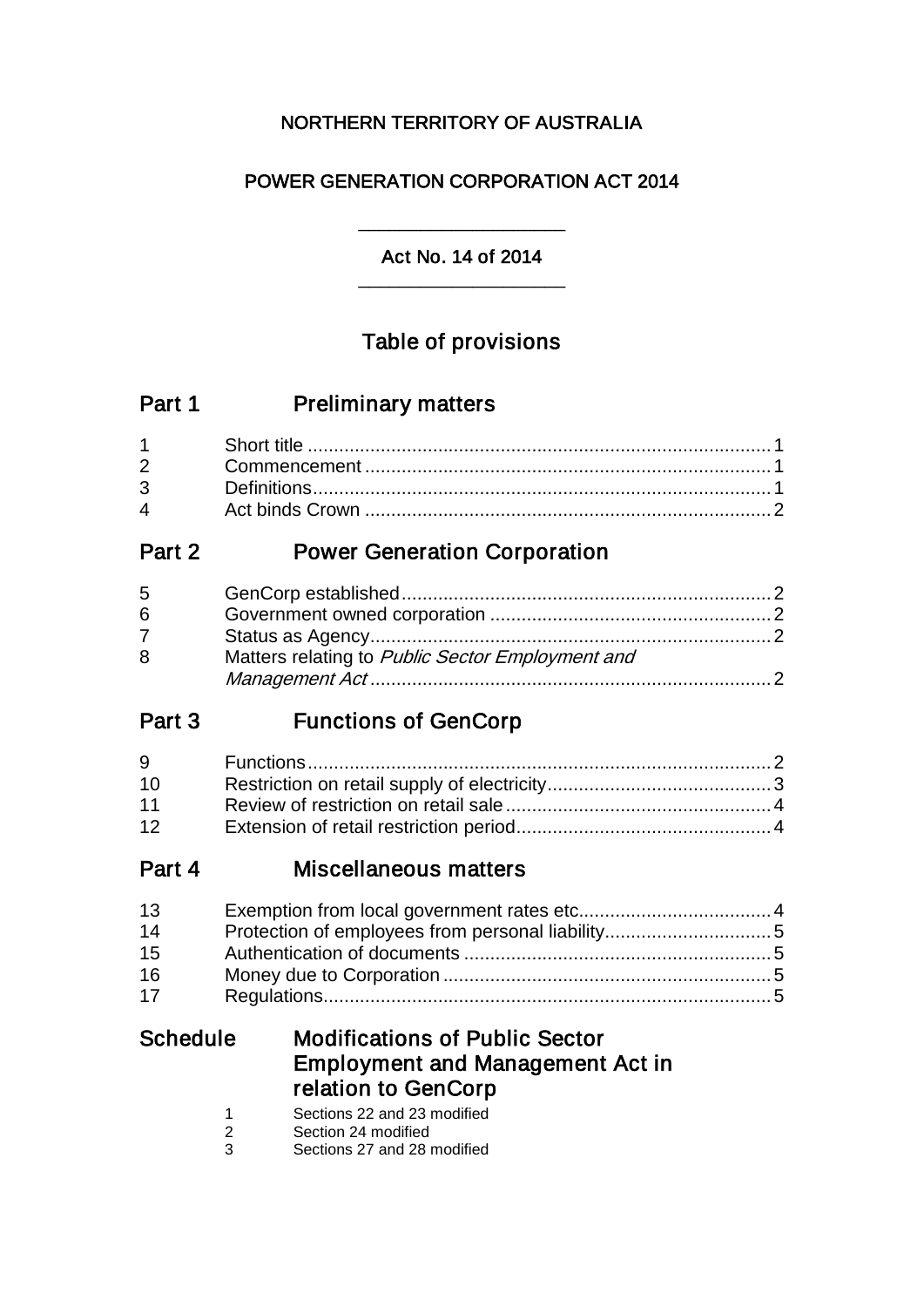

# NORTHERN TERRITORY OF AUSTRALIA \_\_\_\_\_\_\_\_\_\_\_\_\_\_\_\_\_\_\_\_

## Act No. 14 of 2014 \_\_\_\_\_\_\_\_\_\_\_\_\_\_\_\_\_\_\_\_

An Act to establish the Power Generation Corporation and for related purposes

> [Assented to 13 May 2014] [Second reading 13 February 2014]

## The Legislative Assembly of the Northern Territory enacts as follows:

# Part 1 Preliminary matters

### 1 Short title

This Act may be cited as the Power Generation Corporation Act 2014.

### 2 Commencement

This Act commences on the day fixed by the Administrator by Gazette notice.

### 3 Definitions

In this Act:

CEO means the person appointed under section 16 of the Government Owned Corporations Act to be the chief executive officer of GenCorp.

GenCorp means the Power Generation Corporation established by section [5.](#page-2-0)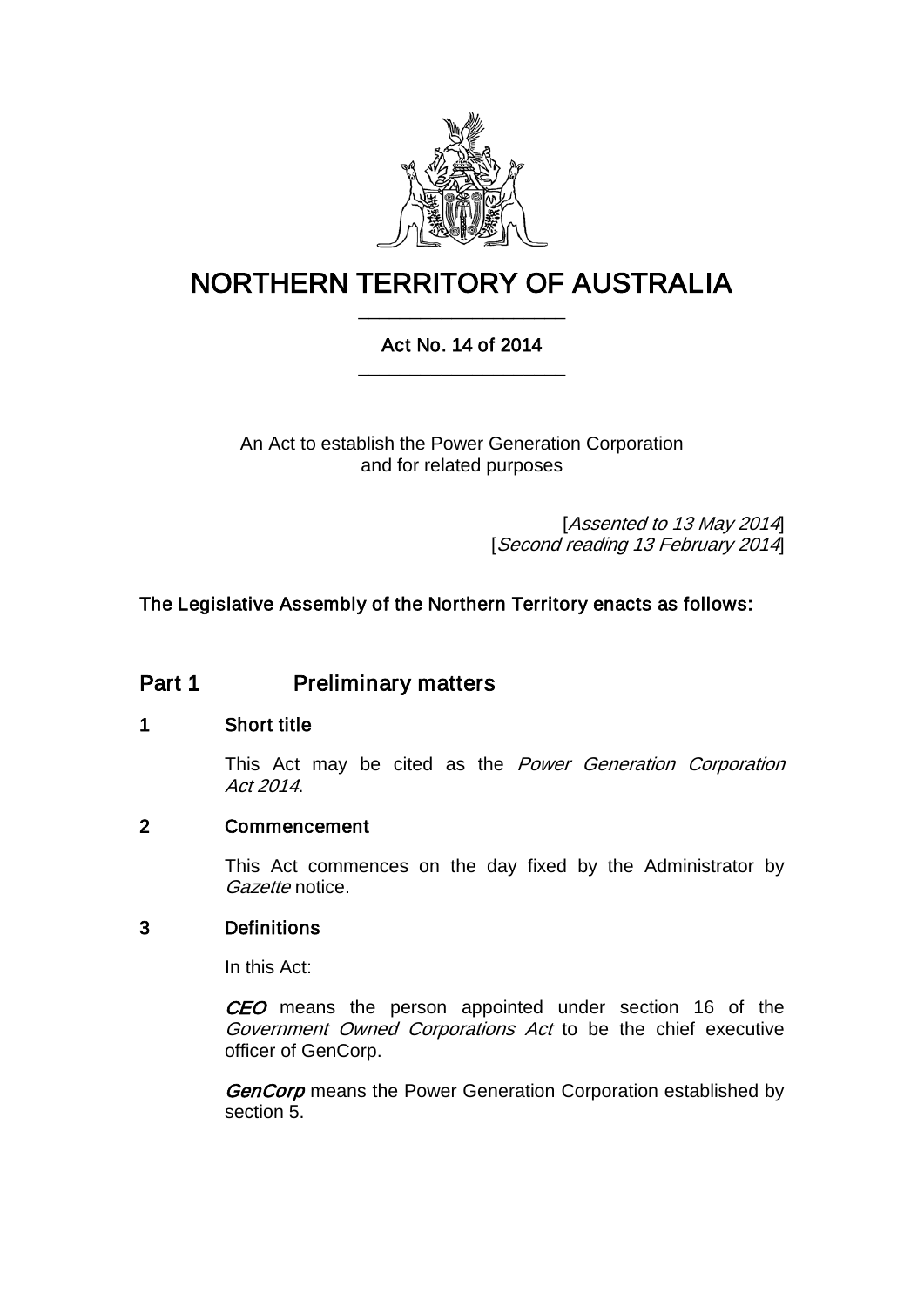### 4 Act binds Crown

This Act binds the Crown in right of the Territory and, to the extent the legislative power of the Legislative Assembly permits, the Crown in all its other capacities.

# Part 2 Power Generation Corporation

### <span id="page-2-0"></span>5 GenCorp established

The Power Generation Corporation is established.

### 6 Government owned corporation

GenCorp is declared to be a Government owned corporation for the purposes of the Government Owned Corporations Act.

### 7 Status as Agency

- (1) GenCorp:
	- (a) is an Agency for the purposes of the *Public Sector* Employment and Management Act; and
	- (b) is not an Agency for the purposes of any other Act.
- (2) An Administrative Arrangements Order cannot be made that nominates GenCorp as an Agency.

### <span id="page-2-2"></span>8 Matters relating to Public Sector Employment and Management Act

- (1) The CEO is the Chief Executive Officer of GenCorp for the purposes of the Public Sector Employment and Management Act.
- (2) The Public Sector Employment and Management Act applies in relation to GenCorp as if it had been amended as set out in the Schedule.

# Part 3 Functions of GenCorp

### <span id="page-2-1"></span>9 Functions

GenCorp's functions are as follows:

- (a) to generate, acquire and supply electricity;
- (b) to acquire, transport and supply energy sources from which electricity may be generated;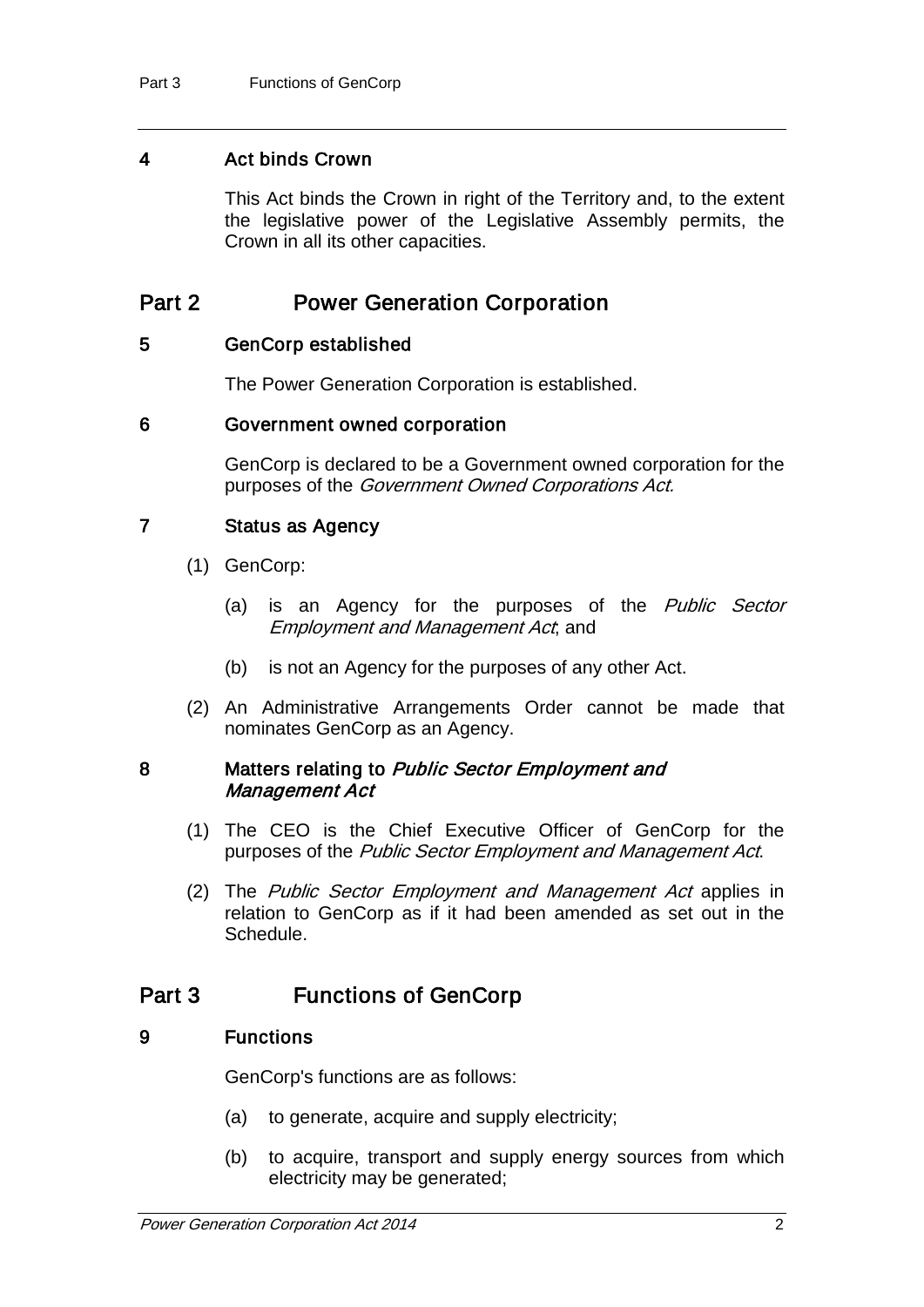- (c) to acquire, develop, operate and supply technologies (including operating software) designed to improve the efficiency of electricity generation plant and equipment;
- (d) to provide services that are necessary or expedient for the security or reliability of a power system;
- (e) to undertake, maintain and operate any works, system, facilities, apparatus or equipment required in relation to a function mentioned in paragraphs (a) to (d);
- (f) to use the fixed assets that it has for the purpose of performing a function mentioned in paragraphs (a) to (d) for other purposes, so long as the proper performance of that function is not affected;
- (g) to develop, manufacture and market any product, technology or software or other intellectual property that relates to a function mentioned in paragraphs (a) to (f);
- (h) to use its expertise and resources to provide consultative, advisory or other services for profit;
- (i) to do anything that GenCorp determines to be conducive or incidental to the performance of a function mentioned in paragraphs (a) to (h);
- (j) to perform any other functions conferred on GenCorp under this or any other Act.

#### Note for sectio[n 9](#page-2-1)

Under section 50 of the Government Owned Corporations Act, GenCorp has, for or in connection with the performance of its functions, all the powers of a natural person including the power to do all other things necessary or convenient to be done for, or in connection with, the performance of its functions.

### <span id="page-3-0"></span>10 Restriction on retail supply of electricity

- (1) Despite section [9\(](#page-2-1)a), GenCorp must not supply electricity to a person for the person's own use unless:
	- (a) the retail restriction period has expired; or
	- (b) the supply is authorised by the Minister under subsection (3).

### (2) The *retail restriction period* is:

(a) the period of 5 years from the commencement of this section; and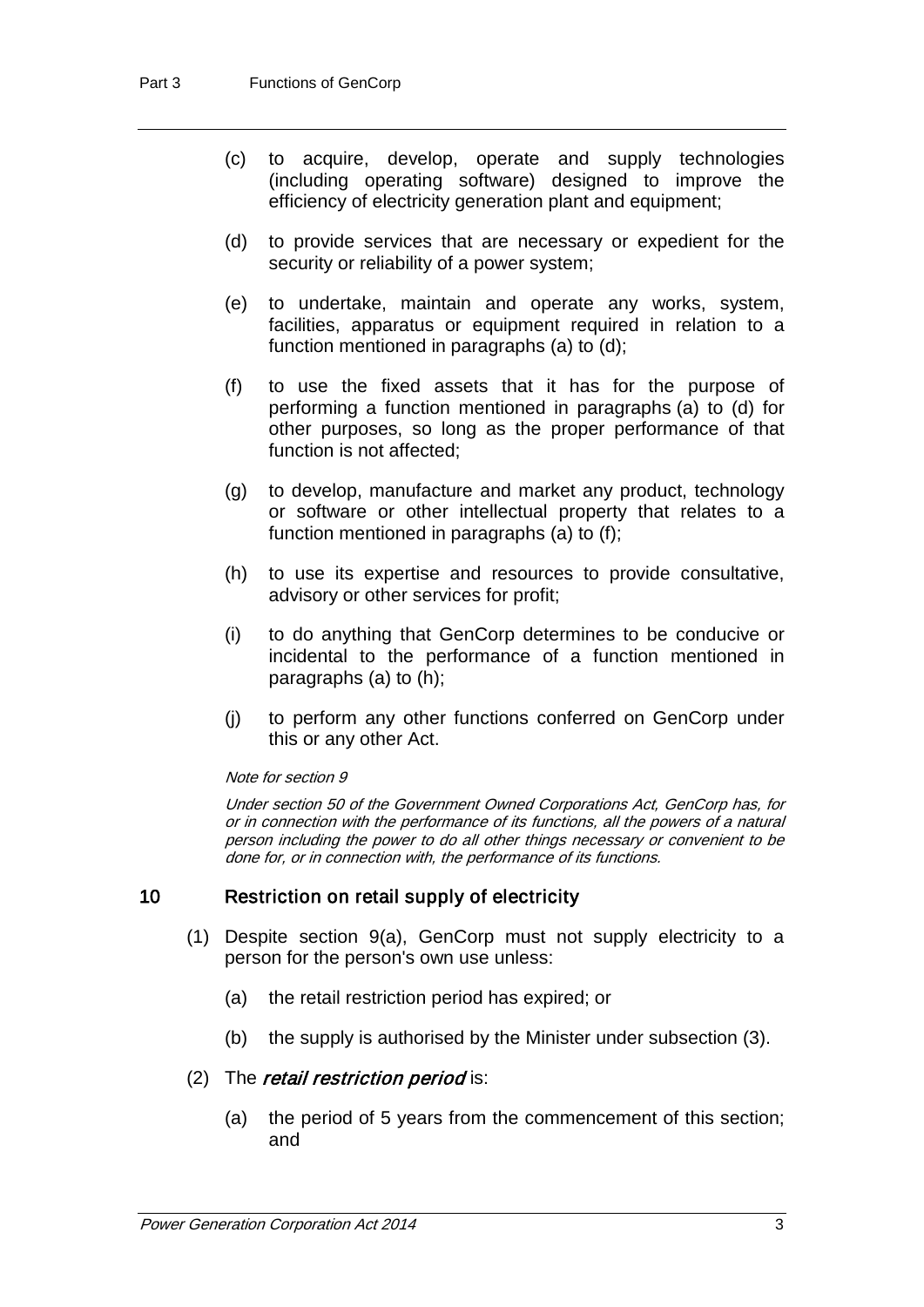- (b) if a declaration is made under section [12,](#page-4-0) the period of the extension stated in the declaration.
- (3) The Minister may, by *Gazette* notice, authorise GenCorp to supply electricity to a specified person, or specified class of persons, for the person's or persons' own use during the retail restriction period.

### <span id="page-4-1"></span>11 Review of restriction on retail sale

- (1) The Minister must review the operation of section [10\(](#page-3-0)1) before the expiry of 4 years from the commencement of this section.
- (2) The purpose of the review is to determine the effect that the operation of section [10\(](#page-3-0)1) has had, and is likely to have, on the encouragement of competition in the generation, retail and wholesale electricity markets in the Territory.

### <span id="page-4-0"></span>12 Extension of retail restriction period

- (1) The Minister may, by *Gazette* notice, declare that the retail restriction period is extended by a period not exceeding 5 years stated in the declaration.
- (2) The Minister cannot do so:
	- (a) before the review required by section [11](#page-4-1) is completed; or
	- (b) after the expiry of the period of 5 years mentioned in section [10\(](#page-3-0)2)(a).
- (3) The Minister must table a copy of the declaration in the Legislative Assembly within 3 sitting days after the *Gazette* notice is published.
- (4) If the declaration is not tabled in accordance with subsection (3), it is of no effect.
- (5) Section 63(9) and (10) of the *Interpretation Act* apply in relation to the declaration as if it were subordinate legislation.

## Part 4 Miscellaneous matters

### 13 Exemption from local government rates etc.

- (1) GenCorp land is exempt from local government rates.
- (2) Subsection (1) does not apply in relation to charges for works carried out or goods or services provided by a local government council in relation to GenCorp land.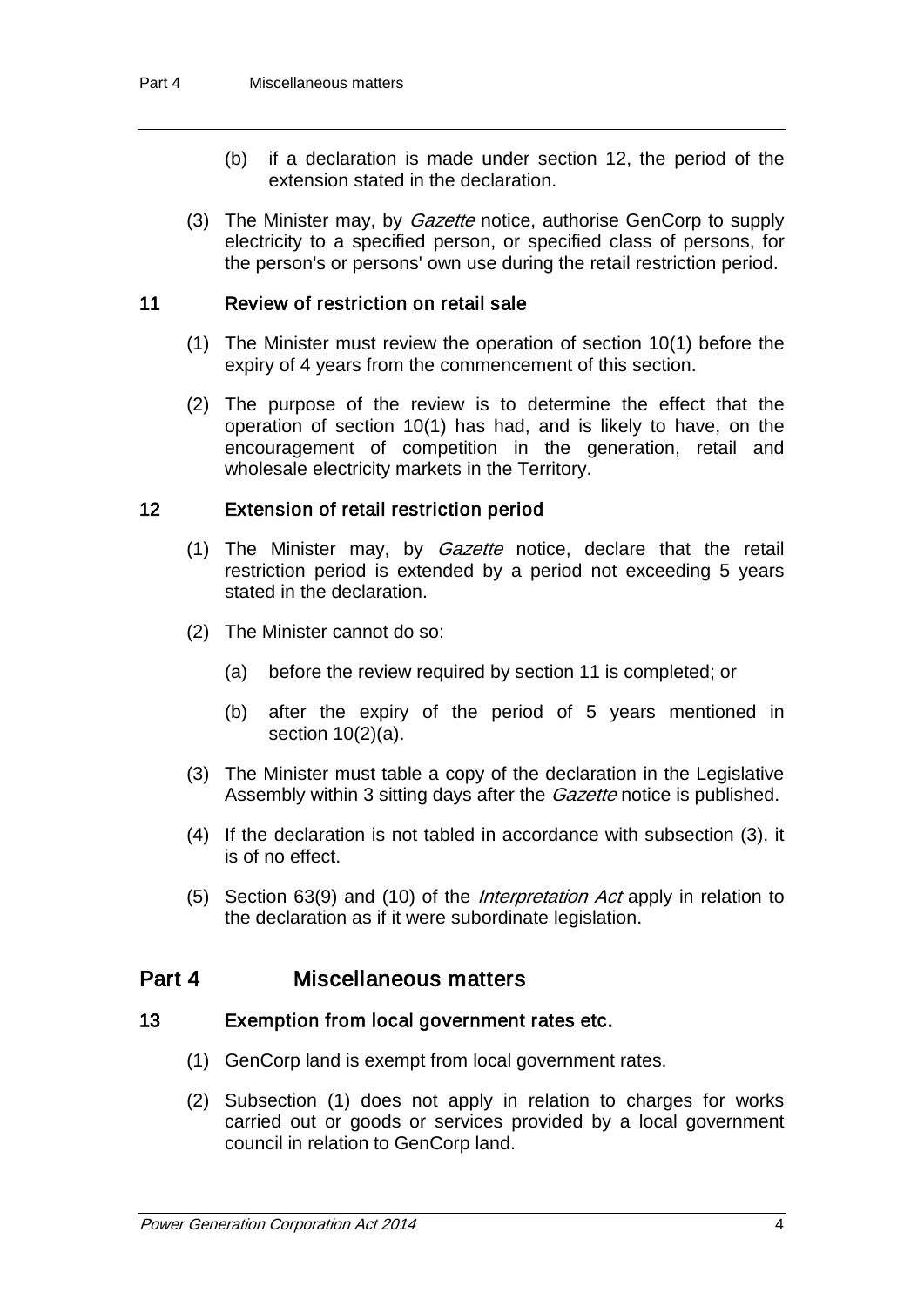- (3) If GenCorp land is leased to another person:
	- (a) subsection (1) does not apply in relation to local government rates in relation to the land for the period for which it is leased; and
	- (b) any local government rates in relation to the land for that period:
		- (i) are not payable by GenCorp; and
		- (ii) are payable instead by the lessee.
- (4) In this section:

GenCorp land means land owned by or under the care, control and management of GenCorp.

local government rates means any rates, charges or taxes under the Local Government Act.

### 14 Protection of employees from personal liability

An employee or agent of GenCorp is not personally liable for any act or default of that person or GenCorp done or omitted to be done in good faith in the course of the operations of GenCorp or for the purposes of this Act.

### 15 Authentication of documents

A document requiring authentication by GenCorp is sufficiently authenticated without the seal of GenCorp if signed by a person authorised to do so by GenCorp's board

### 16 Money due to Corporation

Any money due to GenCorp under this Act may be recovered by GenCorp as a debt.

### 17 Regulations

The Administrator may make regulations under this Act.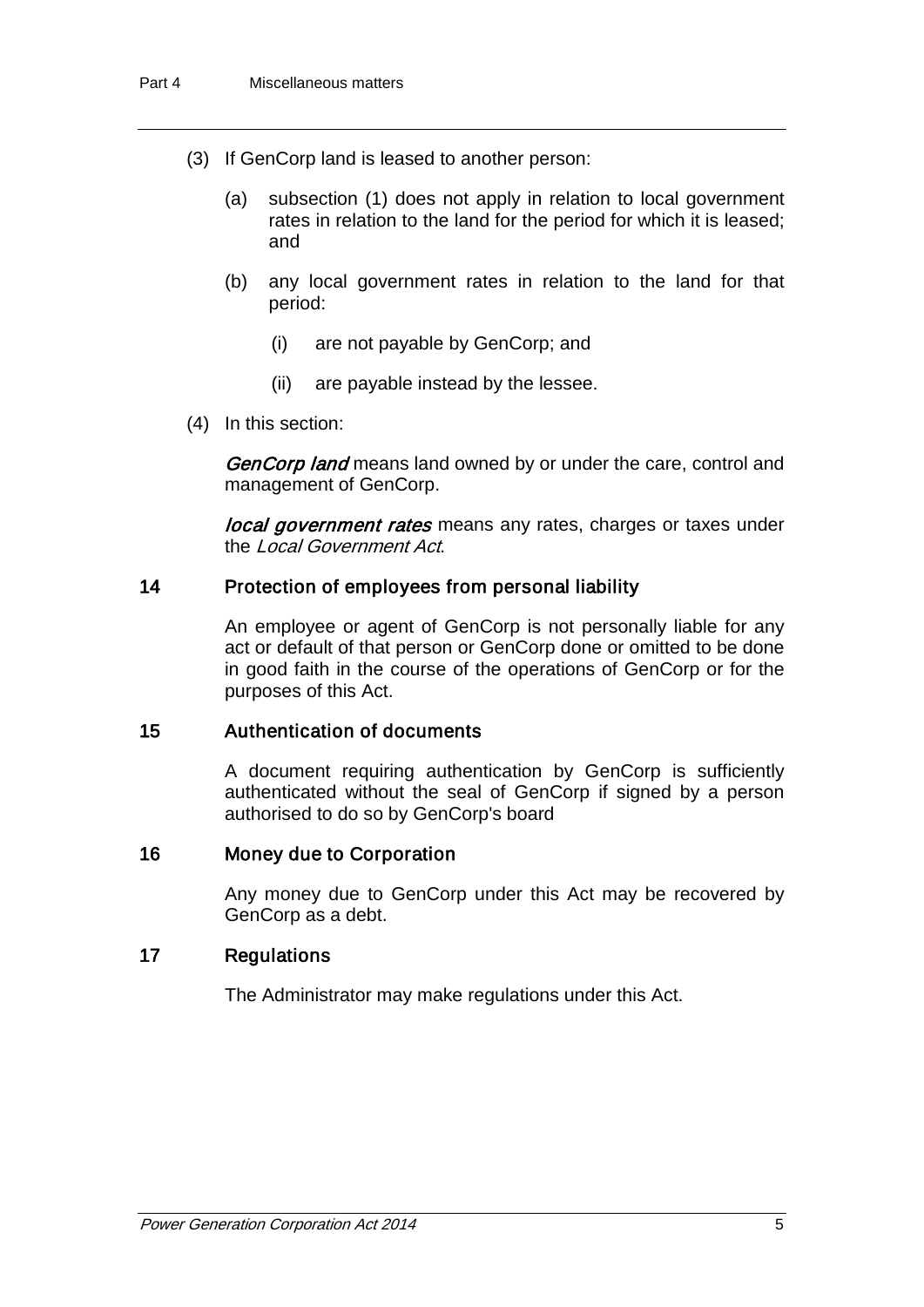# Schedule Modifications of Public Sector Employment and Management Act in relation to GenCorp

section [8\(](#page-2-2)2)

### 1 Sections 22 and 23 modified

Sections 22 and 23

repeal

## 2 Section 24 modified

(1) Section 24(1)

omit, insert

(1) The functions of the Chief Executive Officer of the Power Generation Corporation under this Act are to employ and manage employees in accordance with this Act for the purpose of enabling the Corporation to perform its functions.

Note for subsection (1)

In the exercise of his or her functions, the Chief Executive Officer is subject to the direction of the Board of the Power Generation Corporation (see section 16(5) of the Government Owned Corporations Act).

(2) Section 24(2)(a)

omit

(3) Section 24(2)(b)

omit, insert

- (b) upholds the human resource management principle and performance and conduct principle; and
- (4) Section 24(3)(b) and (h)

omit

(5) Section 24(4)

omit

or any other Act.